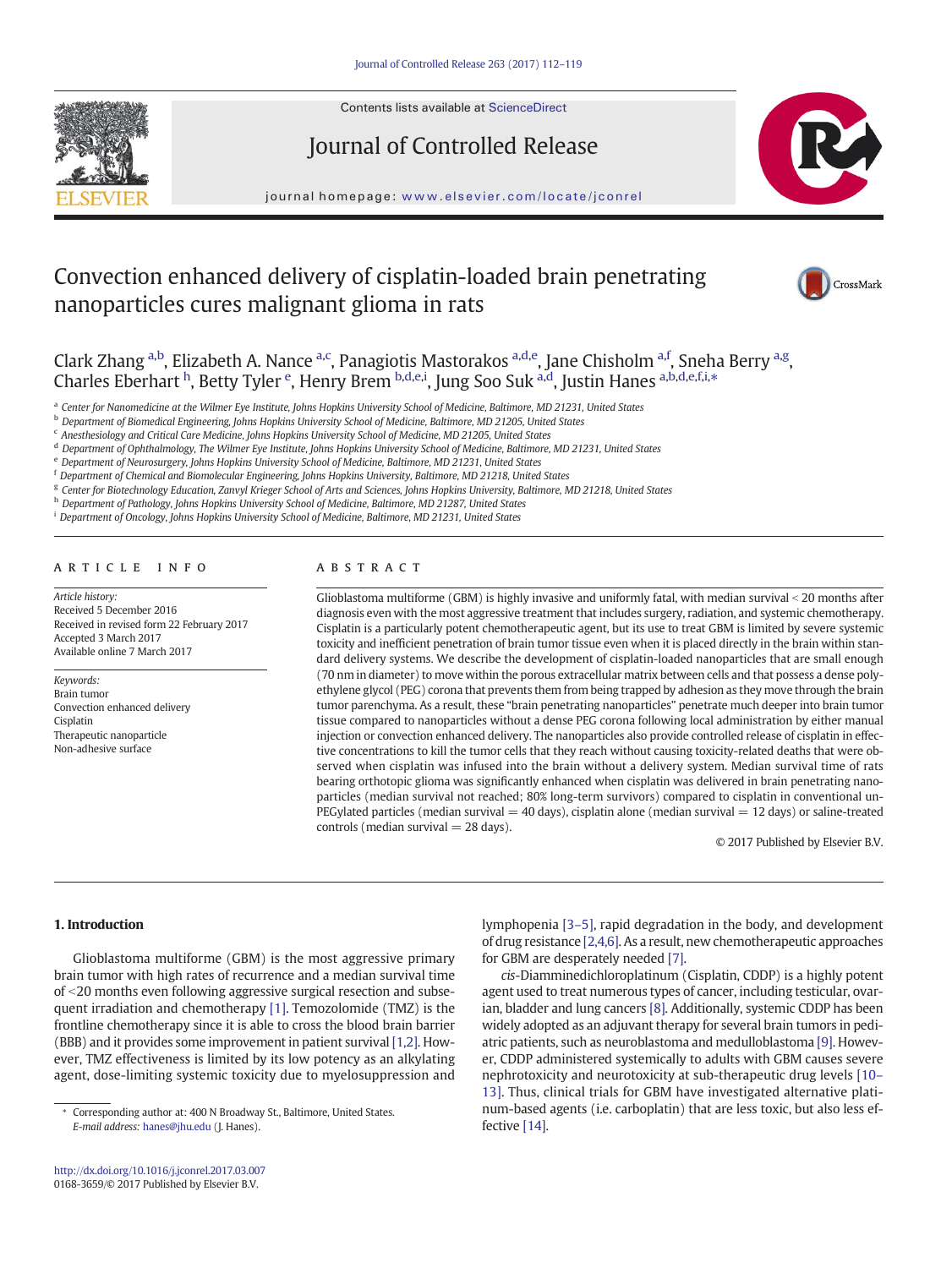FDA approval in 1996 of Gliadel, composed of bischloroethylnitrosourea (BCNU) impregnated into a biodegradable polyanhydride wafer roughly the size of a quarter, proved that local delivery of chemotherapy in the brain can be both safe and effective in the treatment of GBM [\[15\]](#page-6-0). Importantly, local delivery eliminates the severe systemic toxicity observed with most systemically-administered chemotherapeutic drugs, including BCNU. However, the effectiveness of Gliadel is limited primarily because BCNU released from the wafers only penetrates a few millimeters into brain tissue [\[16\]](#page-6-0), but also because BCNU is not a particularly potent chemotherapeutic agent. Intracerebral infusion of CDDP at sub-therapeutic doses was safely conducted in humans with malignant glioma [\[17,18\],](#page-6-0) but higher doses that might be effective were not tested due to safety concerns. Recent preclinical studies have revealed promising therapeutic outcomes following intratumoral administration of CDDP [\[19,20\]](#page-6-0), but neurotoxicity of CDDP administered without a drug delivery system remains a significant limitation [\[20,21\]](#page-6-0). The encapsulation of chemotherapeutics into nanoparticles (NP) that slowly mete the drug out at therapeutic levels can greatly improve drug safety and efficacy [\[8,15\]](#page-6-0). Thus, it is logical to administer chemo-loaded NP locally to treat brain tumors. However, most NP do not penetrate tumors well since they are either too large to fit through the spaces between cells or their surfaces are adhesive to the extracellular matrix (ECM) [\[22\]](#page-6-0). Convection enhanced delivery (CED) has been widely explored to facilitate drug distribution in the brain [\[23,24\]](#page-6-0). However, most NP still remain at the infusion site even with pressure-driven flow provided by CED [\[25,26\],](#page-6-0) likely due to the nanoporous and highly adhesive ECM [\[27,28\]](#page-6-0). We have previously demonstrated that a dense polyethylene glycol (PEG) corona on NP eliminates adhesive trapping in the brain parenchyma [\[29\],](#page-6-0) and that such particles rapidly penetrate healthy brain tissue if they are  $<$ 114 nm in diameter  $[29]$  and brain tumor tissue if they are  $\leq$ 70 nm in diameter. We termed such particles "brain penetrating particles", or BPN, whereas we call the same particles without a dense PEG corona "un-PEGylated particles", or UPN [\[29\]](#page-6-0). Here, we describe the development of CDDPloaded polymer nanoparticles, with and without a dense PEG corona, that release CDDP in a controlled manner. We then compare the ability of the BPN and UPN to penetrate healthy brain tissue and brain tumor tissue, both ex vivo and in vivo, and to treat rats with orthotopic GBM.

#### 2. Materials and methods

# 2.1. PEGylation of polypeptide

Poly(aspartic acid) (PAA) with a molecular weight of 27 kDa (Alamanda Polymers, Huntsville, AL) was reacted with PEG with a molecular weight of 5 kDa (Creative PEGworks, Winston Salem, NC) at a 1:10 M ratio, as facilitated by the addition of 1-ethyl-3-(3 dimethylaminopropyl) carbodiimide (EDC, Invitrogen, Carlsbad, CA) at stoichiometric concentrations, in 50 mM 2-(Nmorpholino)ethanesulfonic acid (MES Buffer, pH 5.0, Sigma Aldrich, St. Louis, MO). The reaction was carried out for 72 h at room temperature followed by dialysis against deionized water using a 20 kDa MWCO cassette (Spectrum Lab, Rancho Dominguez, CA) for 120 h. The solution was then lyophilized to obtain the PAA-PEG polypeptide which was then stored at -20 °C until use. The PAA:PEG ratio was confirmed through nuclear magnetic resonance (NMR) to be ~1:10 (Fig. S1): <sup>1</sup>H NMR (500 MHz, D<sub>2</sub>O):  $\delta$  2.70–2.80 (br, CHCH<sub>2</sub>COOH) 3.55– 3.75 (br,  $CH_2CH_2O$ ), 4.40-4.55 (br, NHCHCH<sub>2</sub>). Immediately prior to NP formulation, the lyophilized polymers were dissolved in ultrapure distilled water.

# 2.2. Fluorescent labeling

Fluorescent labeling dyes, Alexa Fluor® 555 and 647 (AF555 and AF647, Molecular Probes, Eugene, OR), were conjugated to PAA and PAA-PEG polypeptide, respectively, by dissolving in 200 mM borate buffer (pH 8.2) and reacting for 72 h at room temperature. The solution was dialyzed against deionized water using a 20 kDa MWCO cassette (Spectrum Lab) for 120 h, followed by lyophilization. The labeled polypeptides were stored at  $-20$  °C until use.

# 2.3. NP preparation and characterization

CDDP-loaded BPN (CDDP-BPN) and UPN (CDDP-UPN) were formulated using the following protocol. The CDDP-UPN were formulated by mixing 5 mM of CDDP (Sigma Aldrich) with 7.5 mM of aspartic acid (i.e. PAA only) in RNase-free water for 72 h at room temperature. For the CDDP-BPN, 5 mM of CDDP was mixed with 5 mM of aspartic acid (i.e. 9:1 aspartic acid ratio of PAA-PEG:PAA) in RNase-free water for 72 h at room temperature. NP were then collected using ultracentrifuge filters (Amicon Ultra, 100 kDa MWCO; Millipore, Billerica, MA) by centrifuging at 1000 xg for 10 min and stored at room temperature until further use. Physicochemical characteristics of NP were determined using a Zetasizer NanoZS (Malvern Instruments, Southborough, MA). All particles were diluted in 10 mM NaCl (diluted from phosphate buffered saline) and dynamic light scattering (DLS) was employed to determine the hydrodynamic diameter and polydispersity index (PDI) at a backscattering angle of  $173^\circ$ . The surface charge ( $\zeta$ -potential) of the particles was determined using laser Doppler anemometry. Quantification of CDDP within the NP was conducted through flameless atomic absorbance spectroscopy (AAS) (Perkin Elmer, Waltham, MA) and loading was calculated as the % mass of CDDP in the total sample. NP imaging was conducted using a Hitachi H7600 transmission electron microscope (TEM, Hitachi, Japan).

# 2.4. CDDP release kinetics

To determine the CDDP release over time, CDDP-UPN or CDDP-BPN were dispersed in 1 mL of artificial cerebrospinal fluid (ACSF) (Harvard Apparatus, Holliston, MA) within a 100 kDa MWCO dialysis membrane (Spectrum Laboratories, Rancho Dominguez, CA). The chamber was then placed in a 14 mL ACSF sink and shaken at 37 °C. At specific time points, the entire sink volume was removed and replaced with 14 mL of fresh ACSF. Samples were quantified using AAS.

# 2.5. In vitro cell viability

Rat brain tumor cells, including 9 L gliosarcoma and F98 glioma lines, were cultured and passaged in Dulbecco's Modified Eagles Medium (Invitrogen) supplemented with 10% fetal bovine serum (Invitrogen) and 1% penicillin streptomycin (Invitrogen). Cells were seeded at a concentration of 2000 cells/well in 100 μL of media and allowed to attach overnight in 96 well plates. On the following day, the media was replaced with 100 μL of fresh media and 10 μL of either CDDP or CDDP-BPN (20 μM to 0.002 μM in 10-fold dilutions) was administered. Cells were incubated for 3 days at 37  $^{\circ}$ C and 5% CO<sub>2</sub>. To quantify the number of live cells, media was replaced with 100 μL of fresh medium and 10 μL of Dojindo Cell Counting Kit-8 (Dojindo Molecular Technologies, Inc., Rockville, MD) solution was added. Cells were incubated for 2 h at 37 °C, followed by the measurement of absorbance at 450 nm using a Synergy Mx Multi-Mode Microplate Reader (Biotek, Instruments Inc. Winooski, VT). The % cell viability was normalized to the untreated cell control.

#### 2.6. Neocortical slice preparation and multiple particle tracking

Healthy or tumor-bearing rat brain tissue slices were prepared according to a slightly modified protocol of a previously publication [\[29\].](#page-6-0) F98 tumor-bearing Fischer 344 rats were sacrificed 12 days after the tumor inoculation ( $1 \times 10^5$  cells) to ensure a significantly large tumor bulk for investigation. Healthy or tumor-bearing brain tissue was sliced into 1.5 mm thick slices using a Zivic Mouse Brain slicer (Zivic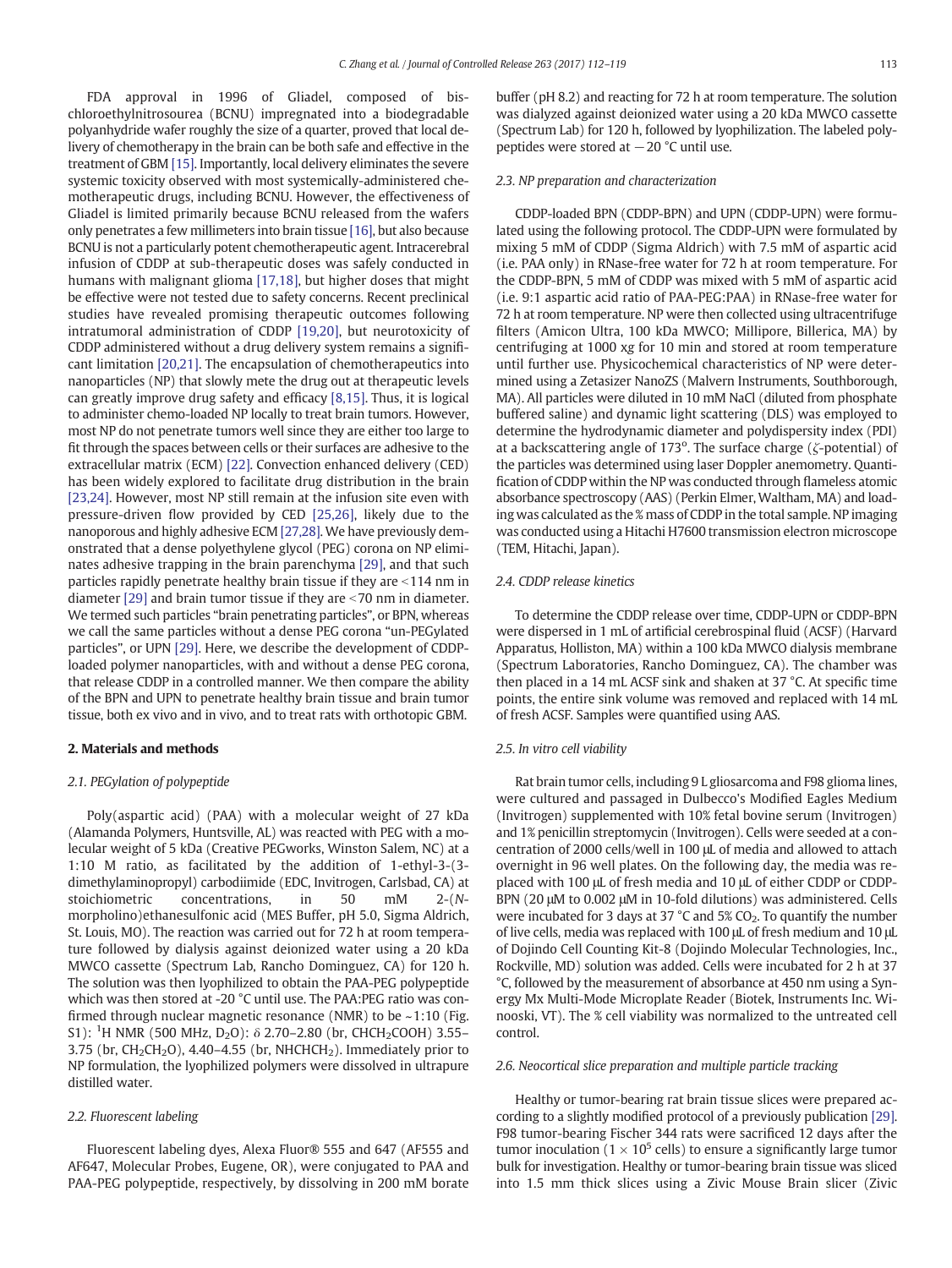instruments, Pittsburgh, PA) and placed in custom-made microscopy chambers. Half a microliter of fluorescently labeled particles was injected at a depth of 1 mm into the cerebral cortex using a 10 μL Hamilton Neuros Syringe (Hamilton, Reno, NV). The chambers were sealed using a coverslip to minimize convective bulk flow so that particle movement could be fully attributed to Brownian diffusion. The particle transport rate was calculated by analyzing the particle trajectories in brain tissue slices ( $N = 3$  for each particle type) as described previously [\[29\]](#page-6-0). The particle trajectories were recorded as 20 s movies at an exposure of 66 ms, using an EMCCD camera (Evolve 512; Photometrics, Tuscon, AZ) mounted on an inverted epifluorescence microscope (Axio Observer D1, Carl Zeiss, Hertfordshire, UK) equipped with a  $100\times$  oil-immersion objective (NA 1.3). Median mean squared displacement (MSD) of the various nanoparticle types was calculated and compared at a timescale of  $\tau = 1$  s. The median value as opposed to an ensemble average of the individual nanoparticle MSD was calculated due to the inherent heterogeneity and non-gaussian distributions of particle transport in the rat brain [\[30\]](#page-6-0). Theoretical MSD of NP in ACSF was calculated using theoretical Stokes-Einstein equation and the mean particle diameter calculated through DLS.

## 2.7. Fluorescence-based imaging of in vivo NP distribution

Fluorescently labeled CDDP-UPN and CDDP-BPN (12 μg of CDDP) at a ratio of 1:1 were loaded in a 50 μL Hamilton Neuros Syringe (Hamilton) and co-administered into the striatum of male Sprague Dawley rats (200–220 g). A burr hole was drilled 3 mm lateral and 1 mm posterior to the bregma. For manual injection, the catheter was lowered to a depth of 4.0 mm and raised up 0.5 mm. The NP mixture was manually administered at a rate of 2 μL/min for a total volume of 10 μL. Catheter was then withdrawn at a rate of 1 mm/min. For CED, the catheter was vertically mounted on a Chemyx Nanojet Injector Module (Chemyx, Stafford, TX), which was held on a small animal stereotactic frame (Stoelting, Wood Dale, IL). The catheter tip was lowered to a depth of 3.5 mm and NP were infused at a rate of 0.33 μL/min, followed by catheter withdrawal at a rate of 1 mm/min. Animals were sacrificed 1 h post-administration and the brains were removed and immediately frozen on dry ice. Tissues were cryosectioned (Leica CM 3050S, Leica Biosystems, Buffalo Grove, Il) into 100 μm coronal slices and imaged using a Zeiss confocal 710 laser scanning microscope through DS Red (AF555, CDDP-UPN), and Cy5 (AF647, CDDP-BPN) channels. As previously conducted [\[31\]](#page-6-0), confocal images of brain slices were quantified for fluorescent distribution of NP within the striatum using a custommade MATLAB script which thresholded the images at 10% of the maximum intensity. Fluorescent distribution of NP in the ventricles or white matter tracts (WMT) was avoided and not included in the volume of distribution quantification. The area of distribution calculated from each slice was multiplied by the slice thickness of 100 μm and summated across all images to obtain a total volume of distribution.

# 2.8. Toxicity of locally administered CDDP in healthy rats

A 10 μL solution of CDDP (12 μg and 24 μg) or CDDP-BPN (12 μg, 24 μg, and 48 μg) was administered intracranially using a manual injection (e.g., bolus injection) or CED. For the next 5 days following the CDDP administration, rats were evaluated 3 times a day for physical deficiencies and subsequently once every day. Weights were recorded every other day and rats were sacrificed as needed for clinical evaluation of symptoms. The study was terminated 30 days after CDDP administration.

# 2.9. In vivo tumor inoculation

Female Fischer F344 rats (100–140 g) were anesthetized for the inoculation of F98 glioma cells with a mixture of ketamine-xylazine, as previously described [\[32\]](#page-7-0). Briefly, a sagittal incision was made to expose the skull followed by the drilling of a burr hole 1 mm posterior and 3 mm left of the bregma. A 10 μL solution of F98 glioma cells was administered into the striatum at a depth of 3.5 mm. The head was then closed using biodegradable sutures (Polysorb™ Braided Absorbable Sutures 5- 0, Covidien, Mundelein, Il) and Bacitracin was applied gently.

# 2.10. Efficacy of CDDP-BPN against an orthotopic brain tumor model following CED

For the first study, F98 glioma cells ( $1 \times 10^3$  cells in 10 µL) were inoculated on Day 0. We treated the animals on Day 7 according to a prior study that determined that the tumors were established at that time point [\[33\].](#page-7-0) Therefore, on Day 7, the burr holes were re-accessed and animals were treated via CED with 10 μL of the following treatment groups: normal saline (NS), CDDP, CDDP-UPN and CDDP-BPN. The concentration of CDDP in each CDDP treatment group was 1.2 mg/mL.

Further investigation of the therapeutic efficacy following CED of CDDP-BPN took place in a similar manner but with a higher tumor cell inoculum. F98 glioma cells ( $1 \times 10^5$  cells in 10  $\mu$ L) were administered on Day 0, and animals were randomized into 3 separate groups: normal saline, radiotherapy only and CDDP-BPN. On Day 3, rats in the last group were anesthetized and received CDDP-BPN via CED. The concentration of CDDP was 1.2 mg/mL. On Day 4, rats undergoing radiotherapy only were anesthetized and a focused radiation beam (2 Gy/min for a total of 15 Gy) was applied on the ipsilateral hemisphere where the tumor was implanted.

Following the inoculation or treatment, rat brains were sealed using biodegradable sutures and placed on a heating pad until anesthesia effects wore off. Rats were monitored for deficiencies daily and weighed every other day. Animals were sacrificed when deemed humanely necessary in a blinded manner according to John's Hopkins Animal Care and Use policy. Rat brains were harvested and sent to Johns Hopkins Reference Histology for processing and H&E staining.

# 2.11. Statistical analysis

Statistical analysis between two groups was conducted using a twotailed Student's t-test assuming unequal variances. If multiple comparisons were involved, one-way analysis of variance (ANOVA), followed by post hoc test, was employed, using SPSS 18.0 software (SPSS Inc., Chicago, IL). Differences were determined to be statistically significant at  $p <$ 0.05.

# 3. Results

#### 3.1. Physicochemical characterization of CDDP nanoparticles

We encapsulated CDDP into nanoparticles composed of either PAA alone (CDDP-UPN), or of a 9:1 mixture of PEGylated PAA with un-PEGylated PAA (CDDP-BPN), by mixing the polymers with CDDP in defined ratios in water followed by stirring for 72 h. PEGylated PAA contained an average of ten PEG chains (each 5 kDa) per 27 kDa PAA (Fig. S1). [Table 1](#page-3-0) shows that CDDP-BPN possessed a diameter of 74  $\pm$ 2 nm, a low PDI (0.11  $\pm$  0.02), and near neutral surface charge as indicated by  $\zeta$ -potential ( $-8.6 \pm 1.1$  mV), whereas CDDP-UPN were slightly smaller at 65  $\pm$  3 nm in diameter, and possessed a higher PDI (0.2  $\pm$ 0.01) and a highly anionic surface charge ( $-35 \pm 2.0$  mV) since the charge of the carboxyl side groups of PAA were not shielded by a PEG corona. Both NP formulations were spherical in shape [\(Fig. 1](#page-3-0)A and B) and encapsulated a high concentration of CDDP, with a higher drug quantity loaded in a CDDP-BPN (19.5  $\pm$  1.4% w/w) compared to the CDDP-UPN (9.5  $\pm$  1.6% w/w). Sustained CDDP release kinetics were observed over a period of 24 h for both formulations incubated in ASCF [\(Fig. 1C](#page-3-0)). The overall percentages of encapsulated CDDP released from CDDP-BPN and CDDP-UPN over 72 h were ~60% and 80%, respectively.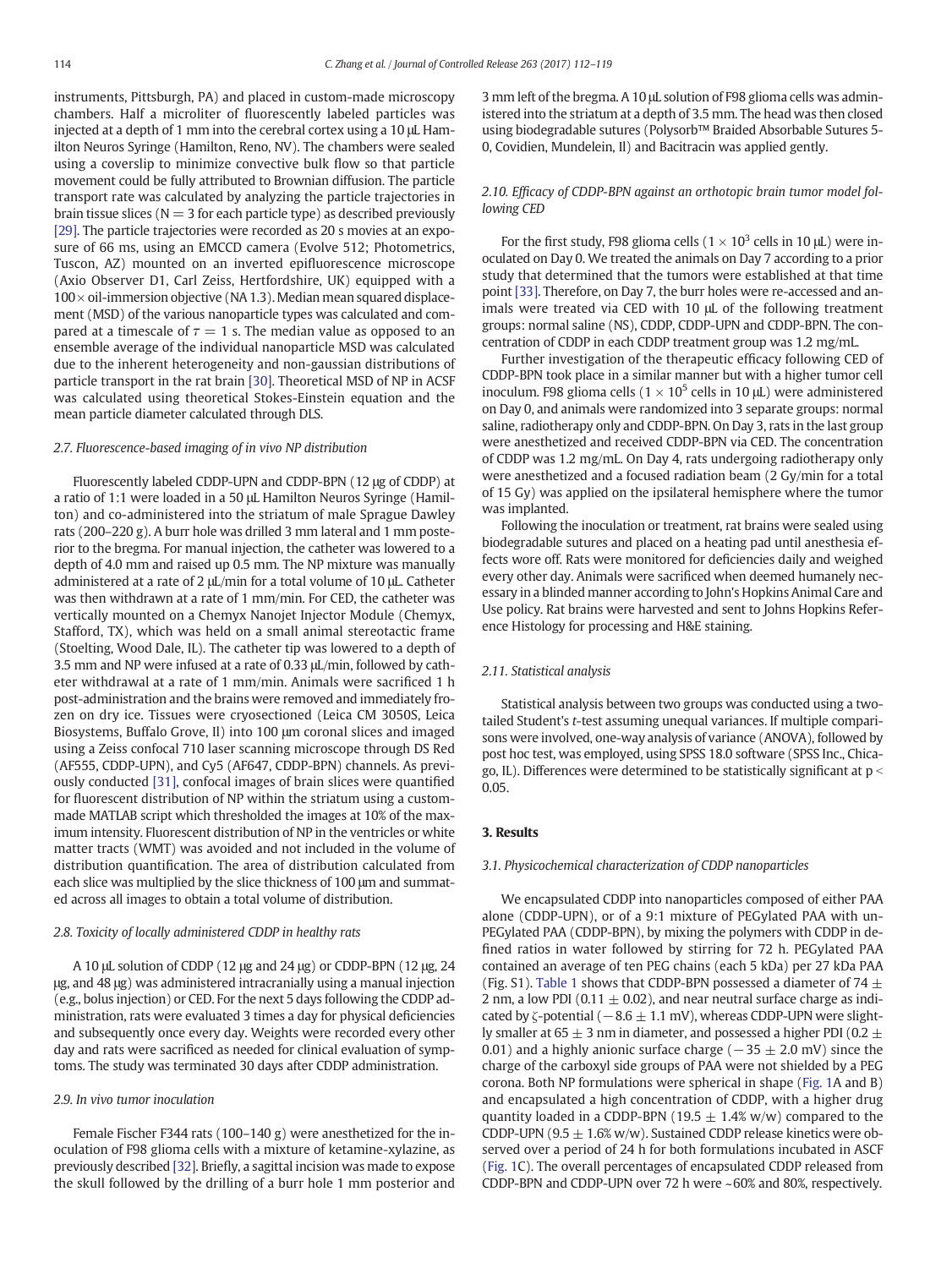| Physicochemical properties and diffusion behaviors of CDDP NP. |                                                  |                                               |                                         |                               |                                        |                                      |  |  |  |  |
|----------------------------------------------------------------|--------------------------------------------------|-----------------------------------------------|-----------------------------------------|-------------------------------|----------------------------------------|--------------------------------------|--|--|--|--|
| Type of CDDP NP                                                | Hydrodynamic Diameter $\pm$ SD (nm) <sup>a</sup> | $\zeta$ -potential $\pm$ SD (mV) <sup>b</sup> | Polydispersity index (PDI) <sup>a</sup> | CDDP loading% $(w/w)$         | $MSD_{ACSF}$<br>$MSD_{\text{healthv}}$ | $MSD_{ACSE}$<br>$MSD_{\text{tumor}}$ |  |  |  |  |
| CDDP-UPN<br>CDDP-BPN                                           | $65 + 3$<br>$74 + 2$                             | $-35 + 2$<br>$-8.6 + 1.1$                     | $0.20 + 0.01$<br>$0.11 + 0.02$          | $9.5 + 1.6%$<br>$19.4 + 1.4%$ | 17.000<br>285                          | 1000<br>115                          |  |  |  |  |

<sup>a</sup> Hydrodynamic diameters and PDI were measured in 10 mM NaCl at pH 7.0. Data are presented as average of at least 3 measurements.<br>By contrativity were measured by least Dempler anomenativity 10 mM NaCl at all 7.0. Data

 $\frac{b}{c}$ -potentials were measured by laser Doppler anemometry in 10 mM NaCl at pH 7.0. Data are presented as average of at least 3 measurements.

<sup>c</sup> These ratios indicate the extents to which diffusion of CDDP NP (median MSD) in healthy and tumor-bearing brain tissues is reduced compared to their diffusion in ACSF.

#### 3.2. In vitro cytotoxicity of CDDP-BPN against rat glioma cells

<span id="page-3-0"></span>Table 1

In vitro tests in F98 glioma and 9 L gliosarcoma lines showed that a 20 μM dose of unencapsulated CDDP in aqueous solution or CDDP-BPN imparted significant cytotoxicity (Fig. S2). In general, CDDP and CDDP-BPN treatments did not yield significant differences in cytotoxicity in either cell line, suggesting that delivering CDDP in BPN did not reduce the intrinsic potency of CDDP. Both CDDP and CDDP-BPN treatments exhibited higher levels of efficacy against F98 cells compared to 9 L cells at dosages of 2 and 20 μM.

# 3.3. Ex vivo diffusion of CDDP nanoparticles in healthy and tumor brain tissue

To test the rate of NP diffusion within the brain tissue parenchyma, we tracked the movements of fluorescently labeled CDDP-UPN and CDDP-BPN in freshly excised healthy rat brain tissue and in F98 tumor tissue that had been freshly excised from rat brains. Individual particle trajectories were tracked and their MSD were quantified using multiple particle tracking (MPT). The MSD represents a square of distance traveled by a particle within a given time interval (i.e., timescale or  $\tau$ ), and thus the greater the MSD, the faster the particle diffusion [\[34\].](#page-7-0) As shown by representative trajectories, CDDP-BPN traversed greater distances over 20 s in healthy ([Fig. 2A](#page-4-0)) and tumor-bearing [\(Fig. 2B](#page-4-0)) rat brain tissues compared to the highly confined motions of CDDP-UPN. The diffusion rates of CDDP-BPN and CDDP-UPN in brain tissues were 285-fold and 17,000-fold lower, respectively, than their theoretical diffusion rates in ACSF at  $\tau = 1$  s (Table 1). Overall, CDDP-BPN diffused significantly faster than CDDP-UPN in both healthy and tumor- bearing brain tissues ([Fig. 2](#page-4-0)C).



Fig. 1. Characterization of CDDP NP. Transmission micrographs of (A) CDDP-UPN and (B) CDDP-BPN formulations. Scale bar = 500 nm. (C) Quantified in vitro release kinetics in ACSF (pH 7.0) demonstrating the release of CDDP from both CDDP-UPN and CDDP-BPN formulations.

3.4. In vivo distribution of CDDP nanoparticles following intracranial administration

To verify our ex vivo findings, we co-infused fluorescently labeled CDDP-UPN and CDDP-BPN into the striatum of live rats and measured the volume of distribution (Vd) of each. When administered as a manual co-injection, the Vd of CDDP-BPN in the striatum was 14-fold higher than that of CDDP-UPN ([Fig. 3](#page-4-0)A, C). Of note, however, over 50% of CDDP-BPN and 70% of CDDP-UPN, respectively, were found in WMT following manual co-injection [\(Fig. 3](#page-4-0)A, D). As previous studies have described [\[35\]](#page-7-0), backflow of the infused solution leads to preferential flow through the WMT, thus reducing therapeutic distribution in the striatum. We further co-administered CDDP-UPN and CDDP-BPN using CED to determine whether the pressure-driven flow could improve the Vd. CDDP-BPN administered by CED homogeneously distributed throughout the striatum [\(Fig. 3](#page-4-0)B), with a 6.5-fold enhancement in Vd compared to administration of the same particles by manual injection [\(Fig. 3](#page-4-0)C). The Vd of CDDP-UPN was also enhanced by CED, albeit only by a factor of 3. Overall, the Vd of CDDP-BPN was 29-fold higher that of CDDP-UPN when both formulations were administered by CED [\(Fig.](#page-4-0) [3C](#page-4-0)). Furthermore, <20% of CDDP-BPN and CDDP-UPN were found within WMT after CED [\(Fig. 3D](#page-4-0)).

# 3.5. Maximum tolerated dose following local administration

Given that CDDP is highly toxic when administered directly into the brain [\[21\]](#page-6-0), we next evaluated whether the controlled release of CDDP from BPN provided an improved safety profile following intracranial administration. Healthy rats were treated with various intracranial doses of either CDDP in aqueous solution or CDDP-BPN in 10 μL solution by manual injection. Rats treated with CDDP-BPN at doses of 12 μg (100% survival) and 24 μg (80% survival) fared better than those treated with CDDP at the same doses (47% survival and 23% survival, respectively) [\(Fig. 4](#page-5-0)). Furthermore, 40% of rats treated with 48 μg CDDP-BPN were long-term survivors, representing an improvement in CDDP tolerability compared to animals treated with CDDP at half that dose. A dose of 48 μg of CDDP could not be tested due to the limited solubility of CDDP in water. Similarly, we administered CDDP-BPN and CDDP using CED to determine whether the method of administration had an effect on CDDP tolerability. CED-administered CDDP-BPN at 12 and 24 μg were both better tolerated than CDDP administered at 12 μg. Thus, the CDDP-BPN formulation enables the administration of higher CDDP doses compared to CDDP without encapsulation. Prior studies have safely administered 6 μg of CDDP intracranially [\[21\].](#page-6-0) Here, we found that the maximum tolerable dose (MTD) of CDDP delivered in CDDP-BPN is 2-fold higher at 12 μg ([Fig. 4](#page-5-0)A, B) with both manual injection and CED administration methods.

# 3.6. Efficacy in an aggressive rat brain tumor model

We next evaluated the ability of CDDP-BPN, CDDP-UPN, and CDDP (each delivered by CED at a total dose of 12 μg CDDP) to enhance survival of F98 tumor-bearing rats, with one group receiving NS alone as control ([Fig. 5A](#page-5-0)). F98 forms highly aggressive tumors that mimic many of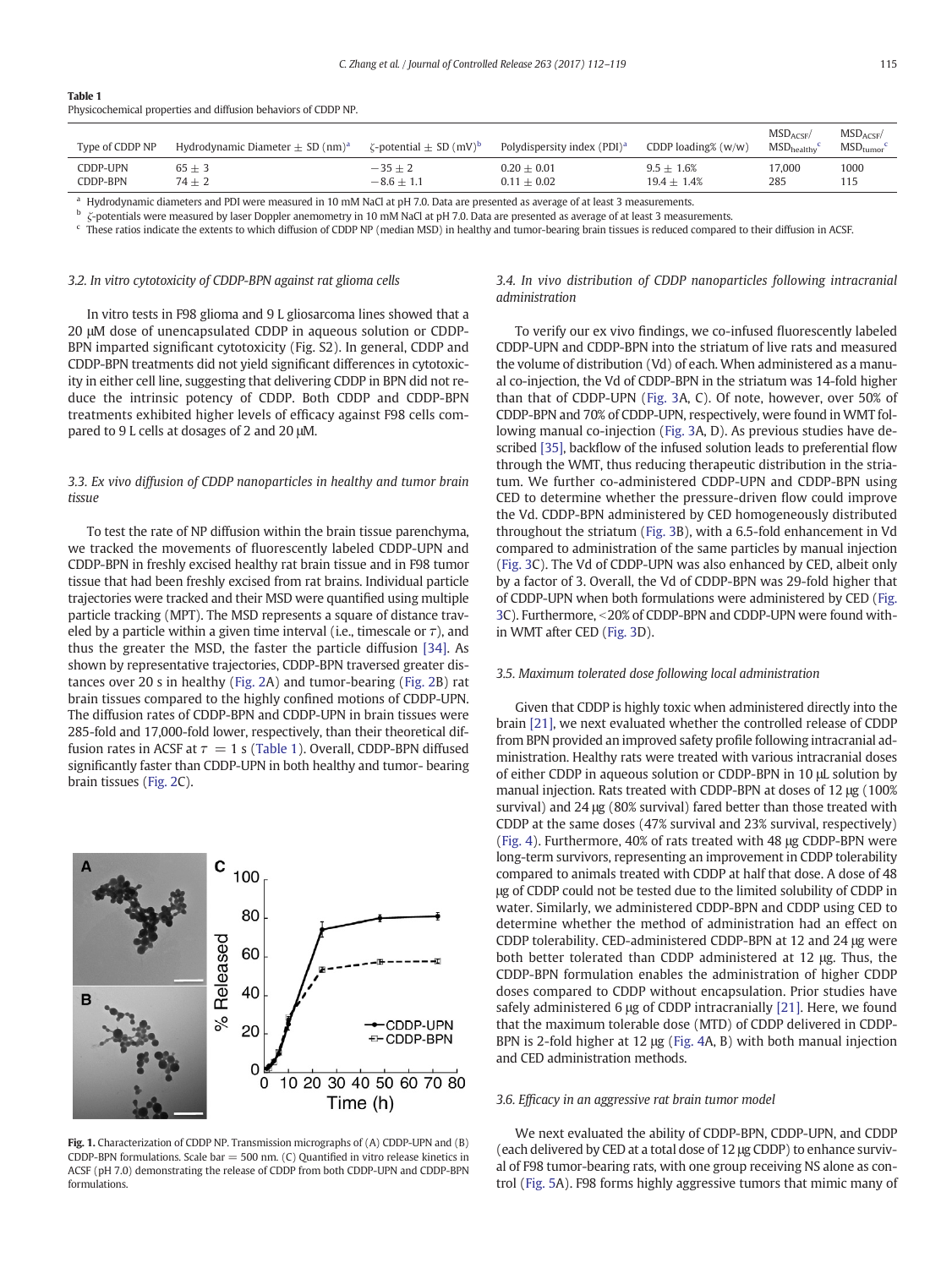<span id="page-4-0"></span>

Fig. 2. Diffusion of CDDP NP in healthy and tumor-bearing rat brain tissues. Representative trajectories of CDDP-BPN (upper panel) and CDDP-UPN (lower panel) in (A) healthy and (B) tumor-bearing brain tissues. (C) Median MSD of CDDP-BPN and CDDP-UPN at a timescale of  $\tau = 1$  s in least N = 3 healthy or tumor-bearing rat brain tissue samples. Greater than 100 NP were tracked per sample.  $\degree$ p < 0.05 denotes statistically significant differences between comparing groups.

the hallmarks of human GBM, including a highly invasive pattern of growth and overexpression of protein-based tumor markers such as PDGFβ and EGFR [\[36\]](#page-7-0). Moreover, F98 glioma is lethal following intracranial inoculation of only 500 cells in Fischer rats [\[37\]](#page-7-0) due to its low immunogenicity; we have extensive experience with implanting the F98 glioma and have had 100% tumor inoculation efficiency.

In the first study, animals were inoculated with  $1 \times 10^3$  F98 cells and subsequently treated after tumor establishment (on day 7). Control animals that did not receive CDDP (infusion of NS alone) had a median survival of 28 days with 0% long-term survivors ([Figs. 5B](#page-5-0), S3A and [Table 2\)](#page-5-0). Animals treated with CDDP had a median survival of only 12 days, as the majority of rats  $(>50%)$  demonstrated seizure-like symptoms and required humane euthanization ([Fig. 5B](#page-5-0) and [Table 2\)](#page-5-0). Treatment with CDDP-UPN significantly enhanced median survival (40 days) compared to CDDP treatment. However, the majority of rats treated with CDDP-UPN eventually died (70% mortality; [Fig. 5B](#page-5-0) and [Table 2\)](#page-5-0) due to tumor growth and significant brain herniation (Fig. S3B). On the other hand, 80% of animals treated with CDDP-BPN were long-term survivors, which was statistically significant ( $p < 0.05$ ) compared to all other treatment groups [\(Fig. 5](#page-5-0)B and [Table 2\)](#page-5-0). Long-term survivors displayed no obvious neuropathological symptoms 100 days after tumor inoculation (S. Video 1). Histopathological analysis of brains harvested from survivors revealed that there was no tumor remnant (Fig. S3C, S3F). Brain tissues from surviving rats exhibited various levels of ventricular distension, which is often observed and generally well managed by ventriculoperitoneal shunts in brain tumor patients [\[38\]](#page-7-0).

We further tested the therapeutic efficacy of CDDP-BPN administered by CED against orthotopic F98 rat brain tumors established by inoculating a higher number of cells  $(1 \times 10^5)$  (Fig. S4A). Even in these more advanced tumors, treatment with CDDP-BPN cured a majority of animals (60% long-term survivors). The brains of surviving rats, processed 120 days after initial tumor inoculation, demonstrated no signs of remaining tumor. Of note, one animal in this group required early euthanization, which was likely due to CDDP-related toxicity. In contrast, non-treated control animals and animals treated with focused radiotherapy alone had median survival times of 20 and 28 days, respectively (Fig. S4B, S4C).

#### 4. Discussion

Improving the distribution of a chemotherapeutic within the tumor parenchyma following intracranial administration is essential for achieving improved therapeutic outcome [\[23,39\],](#page-6-0) but current drug delivery strategies have been unable to effectively address this requirement. Small molecule drugs administered directly into the brain fail to distribute as they are rapidly metabolized or eliminated [\[39\].](#page-7-0) On the



Fig. 3. In vivo distribution of CDDP-UPN and CDDP-BPN following local administration. Representative confocal images of CDDP-UPN (green) and CDDP-BPN (red) following administration via (A) manual injection or (B) CED (N  $\geq$  3 for each administration). NP overlay is depicted as yellow. Scale bar = 1 mm. (C) Volume of distribution (Vd) of CDDP-BPN and CDDP-UPN following manual injection or CED. Calculations were conducted using image-based MATLAB quantification. \*p < 0.05 denotes statistically significant differences. (D) Distribution of CDDP-BPN and CDDP-UPN present in WMT as a percentage of total distribution. Higher % of both NP formulations are found in WMT when administered using a manual injection as opposed to CED  $(^*p < 0.05)$ .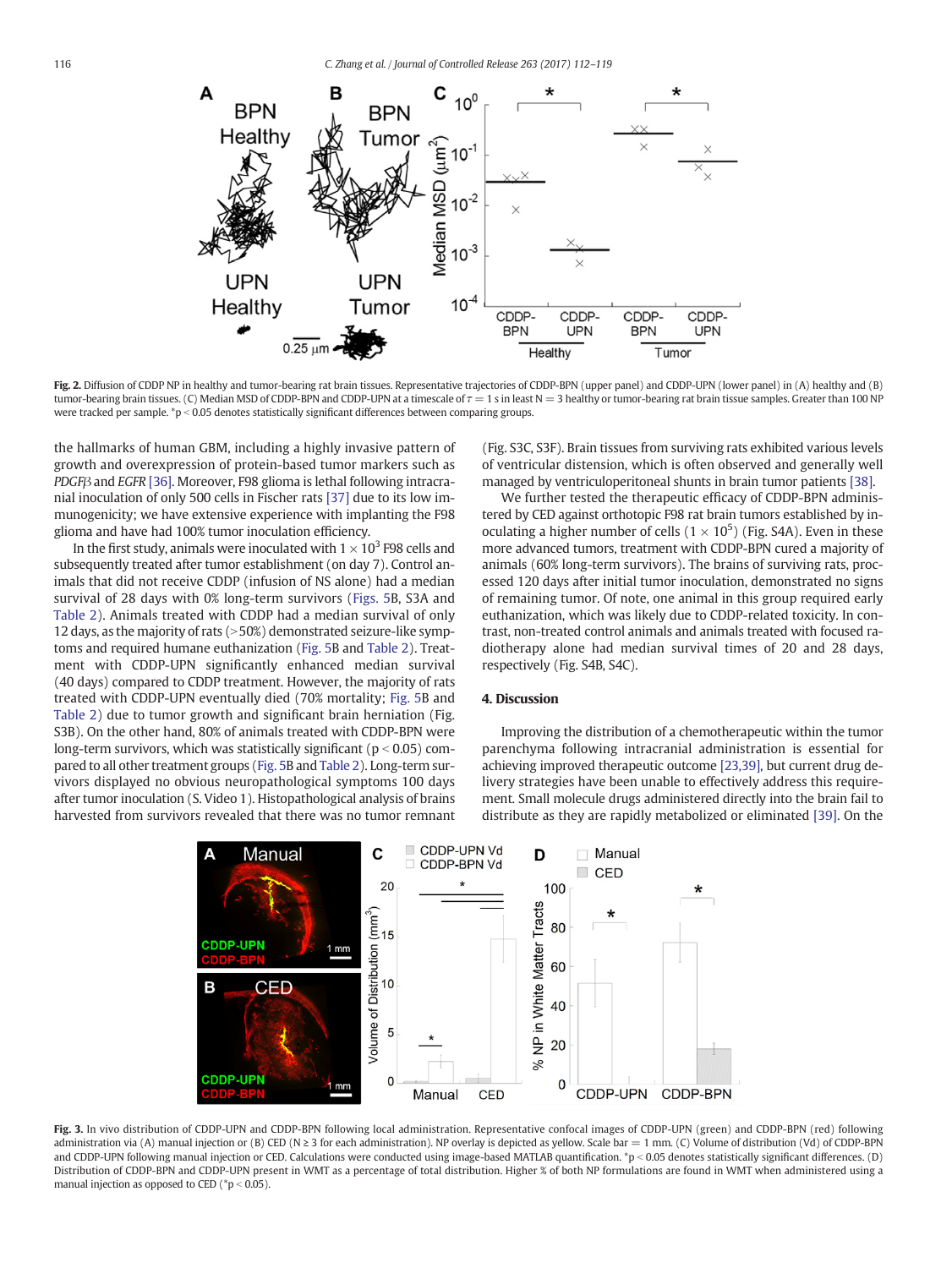<span id="page-5-0"></span>

Fig. 4. In vivo toxicity of CDDP and CDDP-BPN following local administration. (A) Kaplan-Meier survival curve of CDDP and CDDP-BPN (N  $\geq$  5 for each group) administered into healthy rat brain using (A) manual injection or (B) CED. \*p < 0.05 denotes the statistically significant difference.

other hand, while conventionally designed drug delivery NP avoid rapid clearance, they remain largely immobilized within the tumor extracellular space at the immediate vicinity of the point of administration [\[25,26\]](#page-6-0). We carefully engineered CDDP-BPN by tailoring its physicochemical characteristics in order to achieve highly uniform and widespread distribution throughout the brain tumor tissues [\[22,29,39\].](#page-6-0) These densely PEGylated CDDP-BPN provide sustained delivery of high CDDP concentrations to a large population of tumor cells in the tumor cores and likely at the infiltrating ends, thereby decreasing the tumor recurrence rates and improving therapeutic outcomes.

In order to formulate CDDP NP possessing highly PEGylated surfaces, we have conjugated PEG polymers to PAA at a high PEG:PAA ratio of 10. However, effective CDDP complexation into a PAA-based NP is dependent on the number of available carboxyl groups for the formation of coordination bonds [\[40\]](#page-7-0). Hence, we anticipated that the conjugation of a large number of PEG chains to the carboxyl groups of PAA would compromise CDDP loading. Employing a strategy previously described by our group to improve NP condensation [\[31,41,42\]](#page-6-0), a small weight % (10%) of un-PEGylated PAA was incorporated into the CDDP-BPN formulation. This provided additional carboxyl groups that bind with CDDP, thereby improving the CDDP loading (Table S1). A dense PEG layer on the resulting CDDP-BPN was confirmed by the near neutral surface ζ-potential and the ability of the NP to rapidly diffuse ex vivo and distribute in vivo within rat brain tissues. This is in good agreement



Fig. 5. In vivo survival of tumor-bearing rats following CED of CDDP in varying formulation. (A) Tumor inoculation and CDDP treatment scheme for investigating longterm survival of a rat model of orthotopic brain tumor. (B) Rats inoculated with 1  $\times$  10<sup>3</sup> F98 rat glioma cells were treated on Day 7 following the inoculation with CED of normal saline (NS), CDDP, CDDP-UPN or CDDP-BPN. Kaplan-Meier survival curve depicts significantly improved ( $p < 0.05$ ) long-term survival of animals treated with CDDP-BPN as compared to all other treatment groups.

with our previous findings with various BPN formulations specifically designed for the delivery of different types of chemotherapeutics [\[22,](#page-6-0) [29\]](#page-6-0) and nucleic acids [\[31,42\].](#page-6-0)

CDDP is known for its high anti-tumor potency, but its applicability for treating human GBM has been limited due to the significant toxicities that arise when locally or systemically administered [\[8\]](#page-6-0). Two clinical studies to date have investigated local administration of CDDP for treating malignant glioma and managed CDDP-associated toxicity, but it was achieved only at low CDDP dosages where therapeutic benefit is negligible [\[15,43\].](#page-6-0) Controlling the release kinetics of CDDP has been shown to alleviate its toxicities in a variety of tumor models by preventing the exposure of cytotoxic concentrations to the surrounding healthy tissues [\[44](#page-7-0)–47]. Here, both CDDP-UPN and CDDP-BPN formulations exhibited sustained release of CDDP over 24 h in ACSF, likely triggered by the presence of chloride, calcium, and magnesium ions that compete with CDDP for carboxylate coordinate bonds [\[48\].](#page-7-0) However, less overall percentage of encapsulated CDDP was released from CDDP-BPN (~60%) compared to CDDP-CP (~80%). We speculate that the discrepancy may be attributed to the dense surface PEG coatings of CDDP-BPN that interfere with an access of ions into the core of the particles. Overall, we confirmed that while locally administered CDDP-BPN were well tolerated by rats, dose-matched free CDDP led to significant acute toxicity. We also note that CDDP delivered in a NP with sustained release enables the administration of significantly higher overall doses of CDDP that can further lead to improved therapeutic efficacy. Given that CDDP-associated toxicities at therapeutically relevant doses have led to the early termination of several clinical trials, the improved safety profile of CDDP provided by a BPN formulation opens a path to reevaluate this highly potent chemotherapeutic for treating GBM [\[12,49\].](#page-6-0)

The expected benefit of localized chemotherapeutic delivery in providing therapeutically effective concentrations within the tumor has

Table 2

Summary of in vivo anti-tumor efficacy in an orthotopic rat F98 brain tumor model following CED of varying formulations of CDDP.

| Treatment                                      | Rats per group<br>(N) | Survival time<br>(days)                                                  |                | p-Value compared to<br><b>CDDP-BPN</b>    |
|------------------------------------------------|-----------------------|--------------------------------------------------------------------------|----------------|-------------------------------------------|
|                                                |                       | Range                                                                    | Median         |                                           |
| N <sub>S</sub><br>CDDP<br>CDDP-UPN<br>CDDP-BPN | 13<br>11<br>10<br>10  | $21 - 42$<br>$9 - 100 a$<br>$29 - 100 a$<br>$36-100<^a$ N/A <sup>b</sup> | 28<br>12<br>40 | p < 0.001<br>p < 0.005<br>p < 0.05<br>N/A |

<sup>a</sup> Presence of long-term survivals (i.e.  $>100$  days).

<sup>b</sup> Median survival could not be determined for the CDDP-BPN group, as 80% of the treated animals survived the study period of 100 days.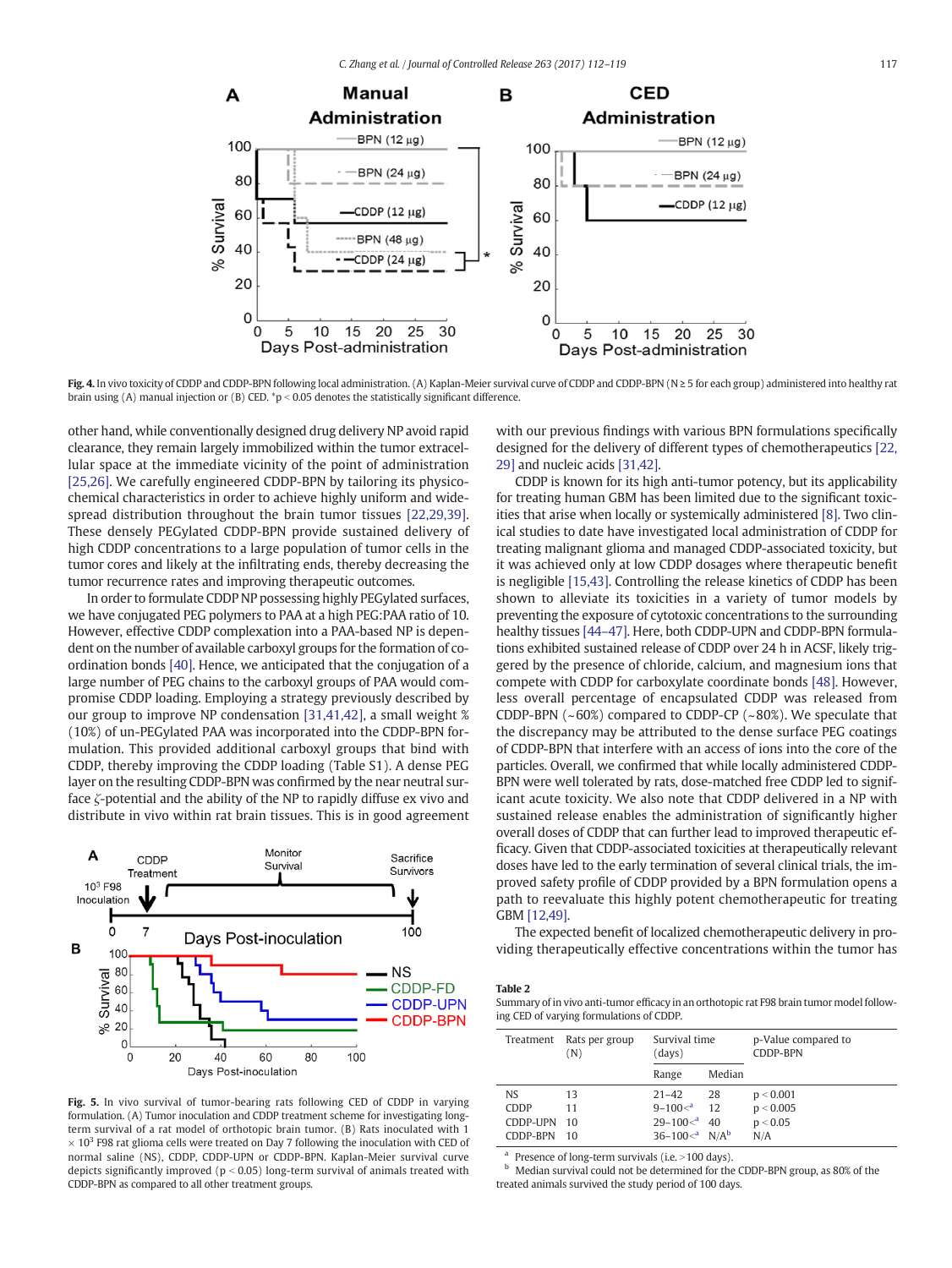<span id="page-6-0"></span>resulted in the clinical development of the Gliadel® wafer [\[50\]](#page-7-0); however, limited diffusion of the encapsulated drugs away from the wafer has minimized its therapeutic efficacy [16]. Here, we characterized the distribution of CDDP NP using two, well-detailed strategies, including manual injection [24] and CED [23,24]. When administered using a manual injection, CDDP-BPN achieved a higher Vd within the rat striatum as compared to that of the conventionally designed CDDP-UPN. However, a significant fraction of injected CDDP-BPN was found in the WMT, likely due to fluid backflow resulted from the pressure buildup mediated by rapid injection. When administered using CED, CDDP-BPN was able to harness the advantages of the pressure-driven fluid flow provided by CED and achieved more homogeneous and significantly greater Vd within the striatum while minimizing its presence in WMT.

CED has been widely employed in clinical trials for intracranial administration of therapeutics following tumor resection of patients diagnosed with high grade gliomas [51–[53\].](#page-7-0) These studies were conducted under the notion that CED can achieve therapeutic distribution up to centimeters away from the administration site [\[54\]](#page-7-0); however, investigational studies following the failure of these clinical trials have revealed that the distribution remains poor and nonhomogeneous [\[55\]](#page-7-0). Similarly, we demonstrated that conventional, un-PEGylated nanoparticles (i.e. CDDP-UPN) administered via CED distributed poorly in the rat brain, and thus provided only marginal therapeutic benefit over free CDDP. In contrast, CED of CDDP-BPN, due to its unique ability to efficiently percolate brain tissue, resulted in widespread therapeutic distribution within the rat striatum, thereby leading to a markedly greater survival compared to all other conditions tested. The translational applicability of this CDDP NP platform for treatment of tumors has been established by a similar, PEG coated, peptide-based CDDP NP which has demonstrated promising Phase I/II results and is currently under investigation in a Phase III clinical trial for pancreatic cancer [\[56\]](#page-7-0). We note that the PEGylated CDDP NP tested in this clinical study possess diameters of ~30 nm, which is significantly smaller than the CDDP-BPN detailed in this study. However, it is yet to be determined whether the surface PEG density on these particles is high enough to provide efficient penetration through the brain tissue, as achieved by CDDP-BPN. Importantly, prior studies have demonstrated that the extent of distribution is far more dependent upon the surface chemistry of the nanoparticle rather than their sizes [\[57\],](#page-7-0) as long as particle diameters remain small enough to fit through the brain extracellular space [29]. Overall, we anticipate that local, intratumoral administration of CDDP-BPN via CED may provide a promising adjuvant therapy for patients diagnosed with high grade gliomas.

#### 5. Conclusion

The development of a CDDP-BPN addresses two major concerns pertaining to the use of CDDP as a chemotherapeutic agent and enables us to harness the potency of CDDP for the treatment of GBM. Namely, administering CDDP-BPN using CED (1) reduces the inherent toxicities associated with CDDP and (2) delivers high overall concentrations of CDDP throughout the tumor bulk, yielding improved therapeutic efficacy. As a therapeutic platform, we anticipate that CDDP-BPN delivered using CED can be combined with additional adjuvant therapies such as radiotherapy that may further improve the treatment and outcome of patients with GBM.

## Acknowledgements

The funding for this work was provided by the National Institutes of Health (R01CA164789, R01EB020147, R01CA197111, R01CA204968 and P30EY001765) and Focused Ultrasound Foundation. The content is solely the responsibility of the authors and does not necessarily represent the official views of the National Institutes of Health. We also thank B. Schuster for his help in high-throughput MPT analysis.

## Appendix A. Supplementary data

Supplementary data to this article can be found online at [http://dx.](http://dx.doi.org/10.1016/j.jconrel.2017.03.007) [doi.org/10.1016/j.jconrel.2017.03.007](http://dx.doi.org/10.1016/j.jconrel.2017.03.007).

#### References

- [1] [R. Stupp, et al., Radiotherapy plus concomitant and adjuvant temozolomide for glio](http://refhub.elsevier.com/S0168-3659(17)30110-4/rf0005)[blastoma, N. Engl. J. Med. 352 \(10\) \(2005\) 987](http://refhub.elsevier.com/S0168-3659(17)30110-4/rf0005)–996.
- [2] [J. Zhang, M.F. Stevens, T.D. Bradshaw, Temozolomide: mechanisms of action, repair](http://refhub.elsevier.com/S0168-3659(17)30110-4/rf0010) [and resistance, Curr. Mol. Pharmacol. 5 \(1\) \(2012\) 102](http://refhub.elsevier.com/S0168-3659(17)30110-4/rf0010)–114.
- [3] [V.A. Trinh, S.P. Patel, W.J. Hwu, The safety of temozolomide in the treatment of ma](http://refhub.elsevier.com/S0168-3659(17)30110-4/rf0015)[lignancies, Expert Opin. Drug Saf. 8 \(4\) \(2009\) 493](http://refhub.elsevier.com/S0168-3659(17)30110-4/rf0015)–499.
- [4] [M.C. Chamberlain, Temozolomide: therapeutic limitations in the treatment of adult](http://refhub.elsevier.com/S0168-3659(17)30110-4/rf0020) [high-grade gliomas, Expert. Rev. Neurother. 10 \(10\) \(2010\) 1537](http://refhub.elsevier.com/S0168-3659(17)30110-4/rf0020)–1544.
- [5] [S. Ostermann, et al., Plasma and cerebrospinal](http://refhub.elsevier.com/S0168-3659(17)30110-4/rf0025) fluid population pharmacokinetics of [temozolomide in malignant glioma patients, Clin. Cancer Res. 10 \(11\) \(2004\)](http://refhub.elsevier.com/S0168-3659(17)30110-4/rf0025) [3728](http://refhub.elsevier.com/S0168-3659(17)30110-4/rf0025)–3736.
- [6] [M.E. Hegi, et al., MGMT gene silencing and bene](http://refhub.elsevier.com/S0168-3659(17)30110-4/rf0030)fit from temozolomide in glioblasto[ma, N. Engl. J. Med. 352 \(10\) \(2005\) 997](http://refhub.elsevier.com/S0168-3659(17)30110-4/rf0030)–1003.
- [7] [K. Palanichamy, A. Chakravarti, Combining drugs and radiotherapy: from the bench](http://refhub.elsevier.com/S0168-3659(17)30110-4/rf0035) [to the bedside, Curr. Opin. Neurol. 22 \(6\) \(2009\) 625](http://refhub.elsevier.com/S0168-3659(17)30110-4/rf0035)–632.
- [8] [H.S. Oberoi, et al., Nanocarriers for delivery of platinum anticancer drugs, Adv. Drug](http://refhub.elsevier.com/S0168-3659(17)30110-4/rf0040) [Deliv. Rev. 65 \(13](http://refhub.elsevier.com/S0168-3659(17)30110-4/rf0040)–14) (2013) 1667–1685.
- [9] [D.R. Hargrave, S. Zacharoulis, Pediatric CNS tumors: current treatment and future di](http://refhub.elsevier.com/S0168-3659(17)30110-4/rf0045)[rections, Expert. Rev. Neurother. 7 \(8\) \(2007\) 1029](http://refhub.elsevier.com/S0168-3659(17)30110-4/rf0045)–1042.
- [10] [I.H. Kim, et al., Radiotherapy followed by adjuvant temozolomide with or without](http://refhub.elsevier.com/S0168-3659(17)30110-4/rf0050) [neoadjuvant ACNU-CDDP chemotherapy in newly diagnosed glioblastomas: a pro](http://refhub.elsevier.com/S0168-3659(17)30110-4/rf0050)[spective randomized controlled multicenter phase III trial, J. Neuro-Oncol. 103 \(3\)](http://refhub.elsevier.com/S0168-3659(17)30110-4/rf0050) [\(2011\) 595](http://refhub.elsevier.com/S0168-3659(17)30110-4/rf0050)–602.
- [11] [A. Silvani, et al., Cisplatinum and BCNU chemotherapy in primary glioblastoma pa](http://refhub.elsevier.com/S0168-3659(17)30110-4/rf0055)[tients, J. Neuro-Oncol. 94 \(1\) \(2009\) 57](http://refhub.elsevier.com/S0168-3659(17)30110-4/rf0055)–62.
- [12] [S.A. Grossman, et al., Phase III study comparing three cycles of infusional carmustine](http://refhub.elsevier.com/S0168-3659(17)30110-4/rf0060) [and cisplatin followed by radiation therapy with radiation therapy and concurrent](http://refhub.elsevier.com/S0168-3659(17)30110-4/rf0060) [carmustine in patients with newly diagnosed supratentorial glioblastoma](http://refhub.elsevier.com/S0168-3659(17)30110-4/rf0060) [multiforme: Eastern Cooperative Oncology Group Trial 2394, J. Clin. Oncol. 21 \(8\)](http://refhub.elsevier.com/S0168-3659(17)30110-4/rf0060) [\(2003\) 1485](http://refhub.elsevier.com/S0168-3659(17)30110-4/rf0060)–1491.
- [13] [V. Cepeda, et al., Biochemical mechanisms of cisplatin cytotoxicity, Anti Cancer](http://refhub.elsevier.com/S0168-3659(17)30110-4/rf0065) [Agents Med. Chem. 7 \(1\) \(2007\) 3](http://refhub.elsevier.com/S0168-3659(17)30110-4/rf0065)–18.
- [14] [J.F. de Groot, et al., Phase II study of carboplatin and erlotinib \(Tarceva, OSI-774\) in](http://refhub.elsevier.com/S0168-3659(17)30110-4/rf0070) [patients with recurrent glioblastoma, J. Neuro-Oncol. 90 \(1\) \(2008\) 89](http://refhub.elsevier.com/S0168-3659(17)30110-4/rf0070)–97.
- [15] [S.V. Sheleg, et al., Local chemotherapy with cisplatin-depot for glioblastoma](http://refhub.elsevier.com/S0168-3659(17)30110-4/rf0075) [multiforme, J. Neuro-Oncol. 60 \(1\) \(2002\) 53](http://refhub.elsevier.com/S0168-3659(17)30110-4/rf0075)–59.
- [L.K. Fung, et al., Pharmacokinetics of interstitial delivery of carmustine, 4](http://refhub.elsevier.com/S0168-3659(17)30110-4/rf0080) [hydroperoxycyclophosphamide, and paclitaxel from a biodegradable polymer im](http://refhub.elsevier.com/S0168-3659(17)30110-4/rf0080)[plant in the monkey brain, Cancer Res. 58 \(4\) \(1998\) 672](http://refhub.elsevier.com/S0168-3659(17)30110-4/rf0080)–684.
- [17] [G. Bouvier, et al., Intratumoral chemotherapy with multiple sources, Ann. N. Y. Acad.](http://refhub.elsevier.com/S0168-3659(17)30110-4/rf0085) [Sci. 531 \(1988\) 213](http://refhub.elsevier.com/S0168-3659(17)30110-4/rf0085)–214.
- [18] [G. Bouvier, et al., Stereotactic administration of intratumoral chronic chemo](http://refhub.elsevier.com/S0168-3659(17)30110-4/rf0090)[therapy of recurrent malignant gliomas, Appl. Neuropsychol. 50 \(1](http://refhub.elsevier.com/S0168-3659(17)30110-4/rf0090)–6) (1987) 223–[226.](http://refhub.elsevier.com/S0168-3659(17)30110-4/rf0090)
- [19] J. Rousseau, et al., Effi[cacy of intracerebral delivery of cisplatin in combination with](http://refhub.elsevier.com/S0168-3659(17)30110-4/rf0095) [photon irradiation for treatment of brain tumors, J. Neuro-Oncol. 98 \(3\) \(2010\)](http://refhub.elsevier.com/S0168-3659(17)30110-4/rf0095) [287](http://refhub.elsevier.com/S0168-3659(17)30110-4/rf0095)–295.
- [20] [T. Huo, et al., Preparation, biodistribution and neurotoxicity of liposomal cisplatin](http://refhub.elsevier.com/S0168-3659(17)30110-4/rf0100) [following convection enhanced delivery in normal and F98 glioma bearing rats,](http://refhub.elsevier.com/S0168-3659(17)30110-4/rf0100) [PLoS One 7 \(11\) \(2012\), e48752.](http://refhub.elsevier.com/S0168-3659(17)30110-4/rf0100)
- [21] [A. Olivi, et al., Direct delivery of platinum-based antineoplastics to the central ner](http://refhub.elsevier.com/S0168-3659(17)30110-4/rf0105)[vous system: a toxicity and ultrastructural study, Cancer Chemother. Pharmacol.](http://refhub.elsevier.com/S0168-3659(17)30110-4/rf0105) [31 \(6\) \(1993\) 449](http://refhub.elsevier.com/S0168-3659(17)30110-4/rf0105)–454.
- [22] [E. Nance, et al., Brain-penetrating nanoparticles improve paclitaxel ef](http://refhub.elsevier.com/S0168-3659(17)30110-4/rf0110)ficacy in [malignant glioma following local administration, ACS Nano 8 \(10\) \(2014\)](http://refhub.elsevier.com/S0168-3659(17)30110-4/rf0110) [10655](http://refhub.elsevier.com/S0168-3659(17)30110-4/rf0110)–10664.
- [23] [J. Zhou, et al., Highly penetrative, drug-loaded nanocarriers improve treatment of](http://refhub.elsevier.com/S0168-3659(17)30110-4/rf0115) [glioblastoma, Proc Natl. Acad. Sci. U. S. A. 110 \(29\) \(2013\) 11751](http://refhub.elsevier.com/S0168-3659(17)30110-4/rf0115)–11756.
- [24] [D. Yin, et al., Convection-enhanced delivery improves distribution and ef](http://refhub.elsevier.com/S0168-3659(17)30110-4/rf0120)ficacy of [tumor-selective retroviral replicating vectors in a rodent brain tumor model, Cancer](http://refhub.elsevier.com/S0168-3659(17)30110-4/rf0120) [Gene Ther. 20 \(6\) \(2013\) 336](http://refhub.elsevier.com/S0168-3659(17)30110-4/rf0120)–341.
- [25] [J. Voges, et al., Imaging-guided convection-enhanced delivery and gene therapy of](http://refhub.elsevier.com/S0168-3659(17)30110-4/rf0125) [glioblastoma, Ann. Neurol. 54 \(4\) \(2003\) 479](http://refhub.elsevier.com/S0168-3659(17)30110-4/rf0125)–487.
- [26] [J.A. MacKay, D.F. Deen, F.C. Szoka Jr., Distribution in brain of liposomes after convec](http://refhub.elsevier.com/S0168-3659(17)30110-4/rf0130)[tion enhanced delivery; modulation by particle charge, particle diameter, and pres](http://refhub.elsevier.com/S0168-3659(17)30110-4/rf0130)[ence of steric coating, Brain Res. 1035 \(2\) \(2005\) 139](http://refhub.elsevier.com/S0168-3659(17)30110-4/rf0130)–153.
- [27] [J. Zamecnik, The extracellular space and matrix of gliomas, Acta Neuropathol. 110](http://refhub.elsevier.com/S0168-3659(17)30110-4/rf0135) [\(5\) \(2005\) 435](http://refhub.elsevier.com/S0168-3659(17)30110-4/rf0135)–442.
- [28] [R.K. Jain, T. Stylianopoulos, Delivering nanomedicine to solid tumors, Nat. Rev. Clin.](http://refhub.elsevier.com/S0168-3659(17)30110-4/rf0140) [Oncol. 7 \(11\) \(2010\) 653](http://refhub.elsevier.com/S0168-3659(17)30110-4/rf0140)–664.
- [29] [E.A. Nance, et al., A dense poly\(ethylene glycol\) coating improves penetration of](http://refhub.elsevier.com/S0168-3659(17)30110-4/rf0145) [large polymeric nanoparticles within brain tissue, Sci. Transl. Med. 4 \(149\) \(2012\)](http://refhub.elsevier.com/S0168-3659(17)30110-4/rf0145) [\(p. 149ra119\).](http://refhub.elsevier.com/S0168-3659(17)30110-4/rf0145)
- [30] [A.R. Feinstein, Principles of Medical Statistics, Chapman and Hall/CRC, 2001](http://refhub.elsevier.com/S0168-3659(17)30110-4/rf0150).
- [31] [P. Mastorakos, et al., Highly PEGylated DNA nanoparticles provide uniform and](http://refhub.elsevier.com/S0168-3659(17)30110-4/rf0155) [widespread gene transfer in the brain, Adv. Healthc. Mater. 4 \(7\) \(2015\)](http://refhub.elsevier.com/S0168-3659(17)30110-4/rf0155) 1023–[1033.](http://refhub.elsevier.com/S0168-3659(17)30110-4/rf0155)